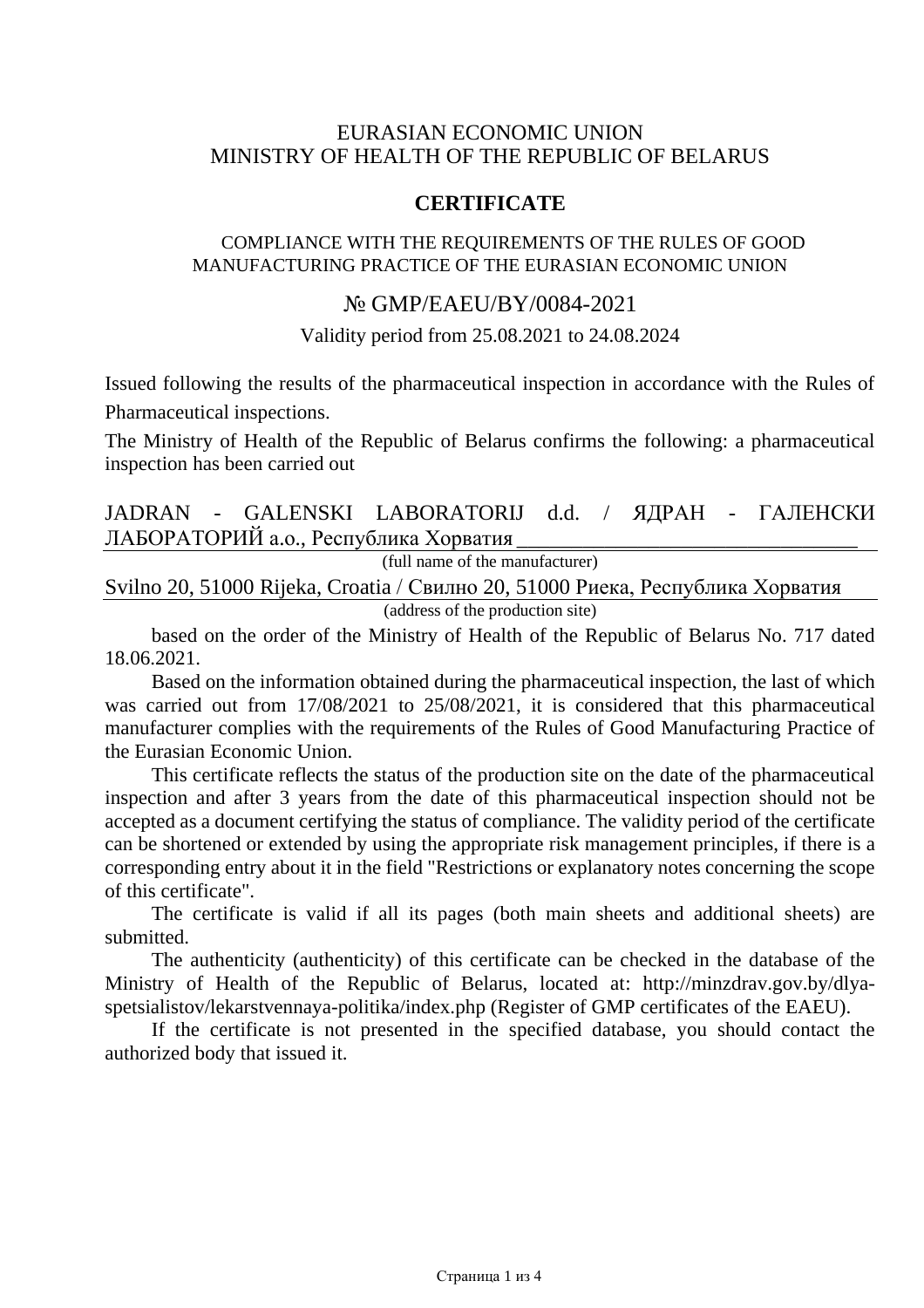$\boxtimes$  Medicinal products for human use

 $\square$  Veterinary medicines

 $\Box$  Investigational New Drug

#### Production and quality control I. PRODUCTION OPERATIONS - MEDICINAL

### PRODUCTS

- 1. *Sterile products*
- $\boxtimes$ 1. Products prepared aseptically (processing operations for the following dosage forms):
	- $\Box$  large volume liquids
	- $\boxtimes$  small volume liquids
	- $\Box$  dispersions
	- $\Box$  lyophilisates
	- $\Box$  solid forms and implants
	- $\Box$  semi-solids
	- □ other products
- $\Box$  2. Products undergoing final sterilization (processing operations for the following dosage forms):
	- $\Box$  large volume liquids
	- $\Box$  small volume liquids
	- $\Box$  solid forms and implants
	- □ semi-solids
	- $\Box$  other products, dosage forms
- $\boxtimes$  3. Release quality control

#### 2. *Non-sterile products*

- $\boxtimes$  1. Non-sterile products (processing operations for the following dosage forms):
	- □ hard-shelled capsules
	- □ soft-shelled capsules
	- $\Box$  chewable forms
	- $\Box$  impregnated matrices
	- $\boxtimes$  liquids for external use
	- $\boxtimes$  liquids for internal use
	- $\Box$  medical gases
	- $\Box$  other solid dosage forms
	- $\Box$  pressurized products
	- $\Box$  radionuclide generators
	- $\boxtimes$  semi-solids: gels, creams, ointments
	- $\square$  suppositories
	- $\boxtimes$  tablets
	- $\Box$  transdermal patches
	- $\Box$  devices for intraruminal (intrauterine) administration
	- $\Box$  other products
- $\boxtimes$  2. Release quality control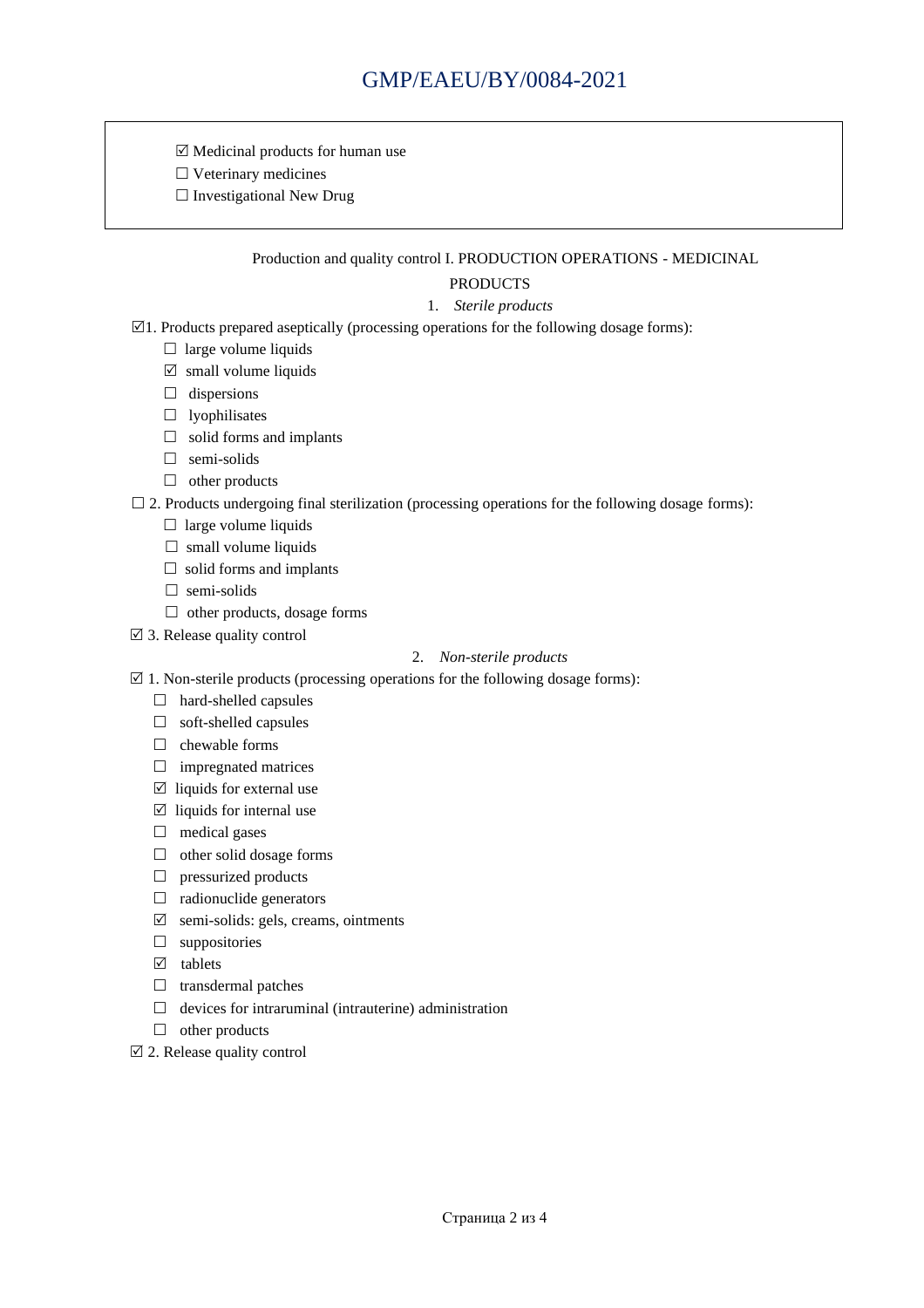# GMP/EAEU/BY/0084-2021

- 3. *Biological medicinal products*
- $\Box$  1. Biological medicinal products:
	- $\Box$  blood products
	- $\Box$  immunological products
	- □ somatic cell-based products
	- $\Box$  gene therapy products
	- $\Box$  tissue engineering products
	- $\Box$  biotechnological products
	- $\Box$  products extracted from animal sources or human organs (tissues)
	- other products
- $\Box$  2. Release quality control (list of product types):
	- $\Box$  blood products
	- $\Box$  immunological products
	- □ somatic cell-based products
	- $\Box$  gene therapy products
	- $\Box$  tissue engineering products
	- $\Box$  biotechnological products
	- $\Box$  products extracted from animal sources or human organs (tissues)
	- $\Box$  other products
- 4. *Other products or manufacturing activities*
- □ 1. Production:
	- $\Box$  plant products
	- $\Box$  homeopathic products
	- $\Box$  other products: thick extracts, condensed extracts
- $\Box$  2. Sterilization of active substances, excipients, finished products:
	- $\Box$  filtering
	- $\Box$  dry-heat sterilization
	- $\Box$  steam sterilization
	- $\Box$  chemical sterilization
	- $\Box$  sterilization by gamma radiation
	- $\Box$  electron beam sterilization.
- $\Box$  3. Other
- $\boxtimes$  4. Primary (internal) packaging:
	- □ hard-shelled capsules
	- $\Box$  soft-shelled capsules
	- $\Box$  chewable forms
	- $\Box$  impregnated matrices
	- $\boxtimes$  liquids for external use
	- $\boxtimes$  liquids for internal use
	- $\Box$  medical gases
	- $\Box$  other solid dosage forms
	- $\Box$  pressurized products
	- $\Box$  radionuclide generators
	- $\boxtimes$  semi-solids: gels, creams, ointments
	- $\square$  suppositories
	- $\boxtimes$  tablets
	- $\Box$  transdermal patches
	- $\Box$  devices for intraruminal (intrauterine) administration